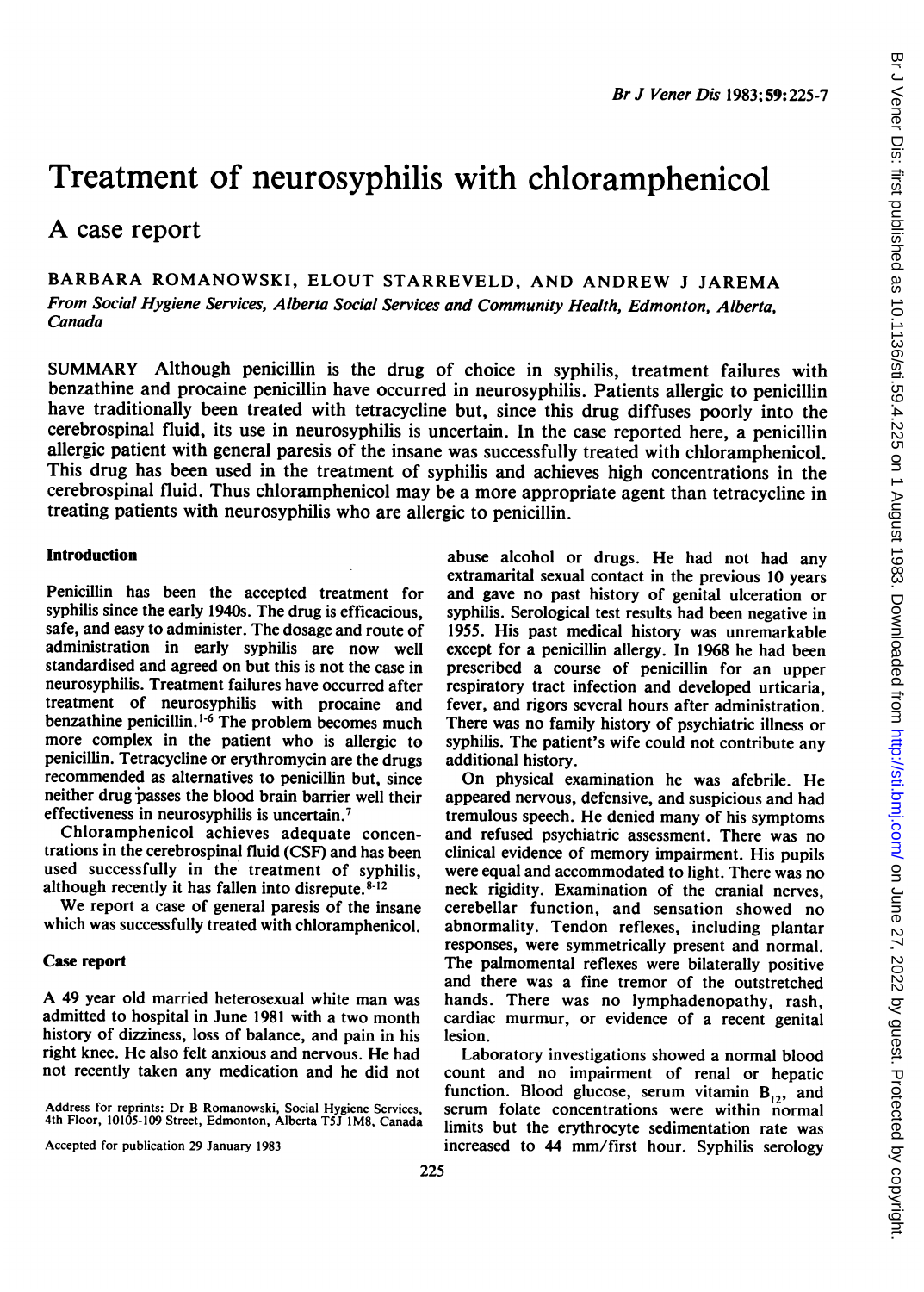showed a rapid plasma reagin (RPR) reactive to a dilution of  $1/1024$  and a reactive  $(4+)$  result to the microhaemagglutination test for Treponema pallidum (MHA-TP) and to the fluorescent treponemal antibody-absorbed (FTA-ABS) test. Lumbar puncture showed clear, colourless CSF under normal pressure but with a lymphocytic pleocytosis and increased protein and normal glucose concentrations. CSF syphilis serology showed a reactive result to both the Venereal Disease Research Laboratory (VDRL) (1/16) and RPR (1/8) tests as well as to the FTA-ABS test  $(4+)$  (table). CSF gammaglobulins were increased to 24% (normal <12%). Bacterial and viral cultures of the CSF showed negative results. At the time of the patient's illness, serum from his wife gave negative RPR, MHA-TP, and FTA-ABS test results.

Radiological examination of the knees and chest was normal but computed tomography (CT) of the brain showed a small area of decreased density in the posterior aspect of the left basal ganglia.

Because of the patient's penicillin allergy we decided to treat him with chloramphenicol rather than to attempt desensitisation. He received chloramphenicol <sup>1</sup> g intravenously every six hours for 14 days. After the end of treatment his clinical condition and his CSF abnormalities improved (table); he was then discharged home.

He was readmitted three months later for reassessment complaining of weakness in his legs and an inability to cope with daily life. On examination he showed impairment of judgment and recent memory, irregular tremor of the hands, loss of facial expression, hypokinesia, and slight rigidity of all four limbs. A repeat CT scan was normal. An electroencephalogram was mildly dysrhythmic. Results of both blood and CSF serology are shown in the table. The patient was discharged without any further antimicrobial treatment. Twelve months after treatment his mental and physical conditions were

stable but he was unable to return to work. Syphilis  $\overline{\Phi}$ serology showed <sup>a</sup> decrease in the RPR titre to 32. Repeated attempts to admit the patient to hospital for more extensive investigations were unsuccessful.

### Discussion

on Juner Dis: htst published as 10.1136/sti.59.4.225 on 1 August 1983. Downloaded from Dithtp://sti.bmj.com/ Br Zr. 2022 by guest. Protected by copyright. Since the introduction of antibiotics the incidence of neurosyphilis has fallen dramatically, and unusual စ္တ forms presenting with dementia and personality changes are seen more commonly than the classical tabes dorsalis or general paresis of the insane.13 A precise diagnosis of neurosyphilis may be difficult to **136/st** establish but examination of the CSF cell count showing pleocytosis, raised protein concentration, and <sup>a</sup> reactive VDRL test result have been taken as indicators of active disease. <sup>14</sup> The CSF FTA-ABS test is very sensitive but used alone is not a reliable indicator of active disease, since reactivity may be  $\overline{a}$ caused by transudation of immunoglobulins from the serum into the CSF.

Successful treatment of neurosyphilis is most easily assessed by a rapid fall in the CSF cell count followed မ္မ by a decrease in the protein concentration. The 1983. presence of antibodies in the CSF or in the blood after treatment does not indicate continuing activity Dow of the disease provided that the VDRL and RPR titres have decreased.

mloaded Our patient clearly had symptoms and signs of general paresis of the insane with impairment of intellectual function and memory, moodiness, and lack of insight. His abnormal physical findings of from tremor and tremulous speech further supported the diagnosis, which was confirmed by examination of  $H$ the CSF. After treatment the quantitative dilutions in the RPR test rapidly decreased fivefold, together  $\frac{1}{2}$ with a dramatic improvement of his CSF abnormali- $\overline{\mathsf{B}}$ ties. Failure of neurological symptoms and signs to improve does not indicate failure of treatment.8 His past history of a penicillin allergy is unlikely to

TABLE Results of laboratory investigations

|                                      | <b>Blood</b>             |         |                               | Cerebrospinal fluid                                       |                     |                  |                           |                          |                        |
|--------------------------------------|--------------------------|---------|-------------------------------|-----------------------------------------------------------|---------------------|------------------|---------------------------|--------------------------|------------------------|
|                                      | <b>RPR</b><br>test titre | test    | <b>MHA-TP FTA-ABS</b><br>test | Leucocytes<br>(x 10 <sup>6</sup> /I)                      | Glucose<br>(mmol/l) | Protein<br>(g/l) | <b>VDRL</b><br>test titre | <b>RPR</b><br>test titre | <b>FTA-ABS</b><br>test |
| Initial admission<br>(June 1981)     |                          |         |                               |                                                           |                     |                  |                           |                          |                        |
| Before treatment                     | 1/1024                   | $R(4+)$ | $R(4+)$                       | 49                                                        | 3.55                | 1.05             | 1/16                      | 1/8                      | $R(4+)$                |
| After treatment                      | 1/256                    | $R(4+)$ | $R(4+)$                       | (80% lymphocytes)<br>22<br>(predominantly<br>lymphocytes) | 3.66                | 0.76             | 1/8                       | 1/8                      | $R(3+)$                |
| Second admission<br>(September 1981) | 1/128                    | $R(4+)$ | $R(4+)$                       |                                                           | 3.55                | 0.7              | 1/4                       | 1/4                      | ND                     |
| May 1982                             | 1/32                     | $R(4+)$ |                               |                                                           |                     |                  |                           |                          |                        |